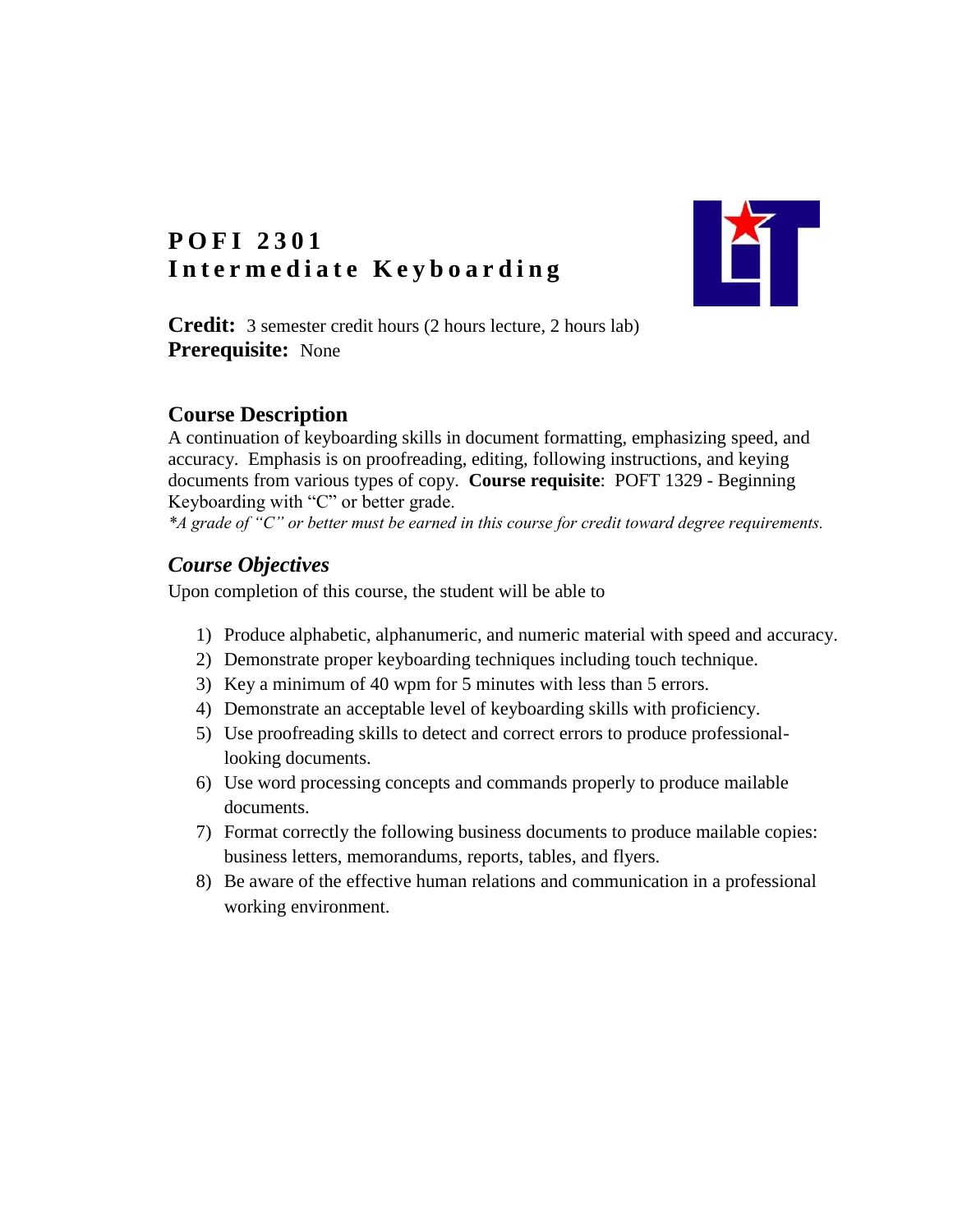POFT 2301 Course Syllabus

#### *Textbook and Materials (furnished by students)*

- **Keyboarding & Word Processing Essentials, Microsoft Word 2013, Lessons**  1-55, VanHuss, Forde, Woo, & Robertson, 19<sup>th</sup> Edition. 2014. South-Western Cengage Learning.
- *Keyboarding Pro DELUXE Online Lessons 1-55* Instant Access (**ISBN 9781285176963**)
	- o *DO NOT LINK THIS ACCOUNT WITH THE BEGINNING KEYBOARDING ACCOUNT.*
- USB **drive** to save your daily work. (The approximate cost is \$10. Buy one that you can hang on a keychain or necklace.)  $20"$
- Prepare a no peek keyboard cover (Dimensions:  $8" \times 20"$
- $\bullet$  Binder (1 or 1  $\frac{1}{2}$ ") with paper to put your daily work, handouts, and other materials or a two-pocket folder and a notebook.
- **Red** ink pen for proofreading.
- Memo/steno pad
- Calendar or planner
- Small stapler, staples, clips
- $\bullet$  Pens and #2 pencils
- Yellow highlighter

## *Course Outline*

- I. Skill building Development (during the semester)
- II. Word Processing Essentials
- III. Business Correspondence Essentials
	- a. Interoffice memo
	- b. Formatting e-Mails
	- c. Block Letter format
	- d. Envelopes
	- e. Modified block letter format
- IV. Report Essentials
	- a. Unbound report
	- b. Title page
	- c. Multi-page reports
	- d. Leftbound report with long quotations
	- e. Report with reference page
	- f. Report with footnotes
	- g. Traditional report
	- V. Table Essentials
		- a. Creating tables
		- b. Enhance table appearance
		- c. Change table structure
		- d. Format tables
		- e. Tables within documents
- VI. Editing Essentials
	- a. Editing essentials
	- b. Edit letters
	- c. Edit memos and e-mail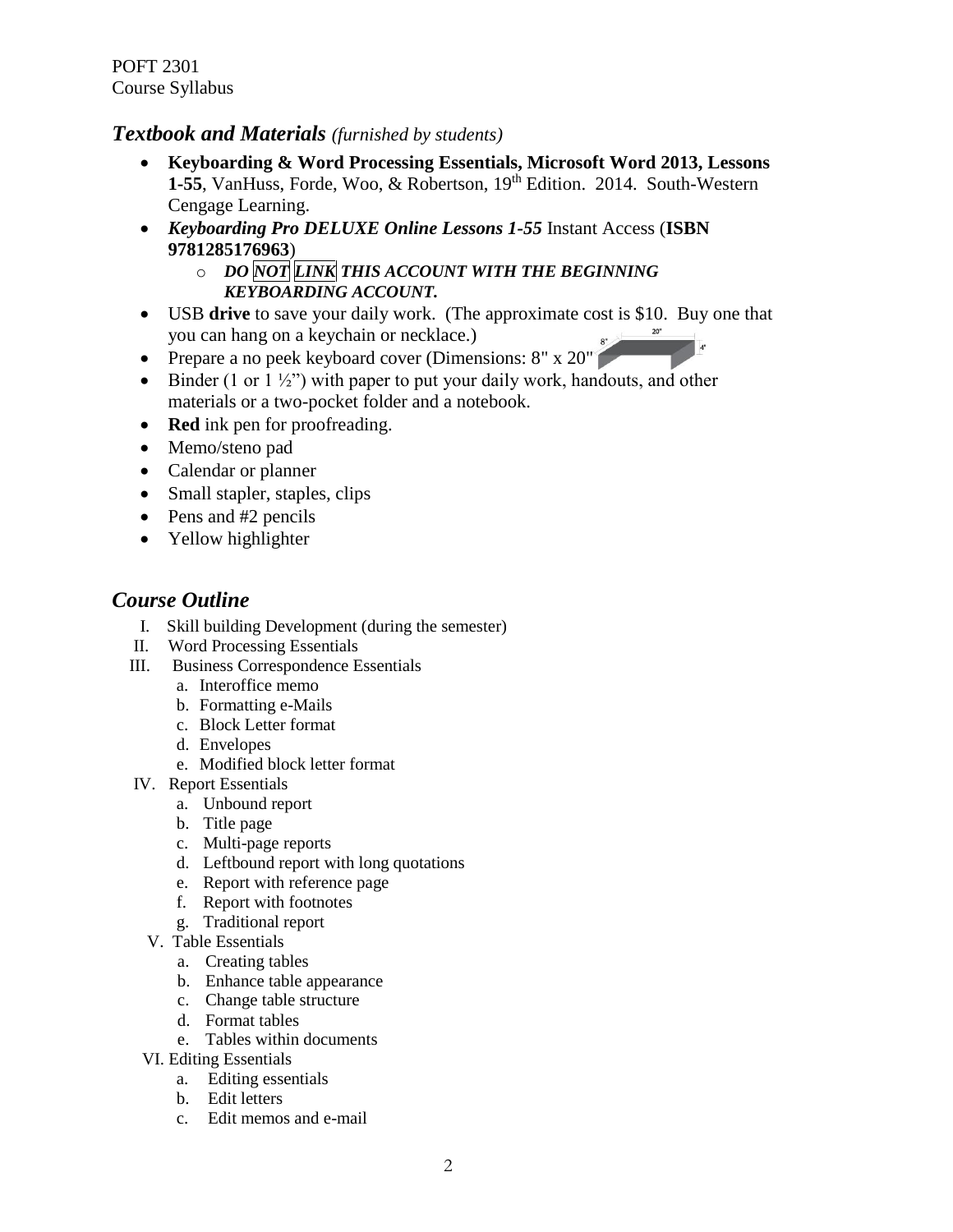- d. Edit tables and reports
- e. Edit documents
- VII. Graphics Essentials (if time permits)
	- a. Basic graphics
	- b. Document with graphics
- VIII. Typewriter unit

## *Grading System*

90-100 A 80-89 B 70-79 C 60-69 D 0-59 F

## *Course Requirements*

1) **Submit summaries the last day of class:**

## **a.** KeyboardingPro  $\rightarrow$  Skill Building  $\rightarrow$  Accuracy and Speed Emphasis

These are 20 lessons and 5 assessments due the last week of class.

Student must have the access code to access this site.

- **b. Do Communication Skills exercises.**
- **c. Drills in Skill Builder.**
- 2) **Regular attendance is essential to pass this class**.
- 3) The students must be able to read, listen, key, and write proficiently.
- 4) Purchase required textbook and website access code for the course the first day of class.
- 5) Do lessons in **Keyboarding Pro Deluxe ONLINE** and exercises in **MS Word 2013** as assigned.
- 6) Utilize proper keyboarding techniques to cultivate skill as a **TOUCH** typist.
- 7) Do lessons and drills as requested by instructor.
- 8) Turn in work on time. Late submissions are not accepted.
- 9) Turn in documents on time.
- 10) Do hands-on practice in lab as assigned.
- 11) Resubmit work to be checked by the instructor **as many times as necessary**.
- 12) Use **BLACKBOARD®** to get information, do file submission, and/or to take quizzes/tests.
- 13) Use email to stay informed and communicate with instructor.
- 14) **Attendance Policy**: Two absences are allowed. If a student is tardy for class or departs early three (3) times, it will be equal to one (1) absence. Each absence beyond two absences will result in a 1-point deduction from your final grade for each extra absence.
- 15) If you wish to drop the course, the student is responsible for initiating and completing the drop process. If you stop coming to class and fail to drop the course, you will earn an 'F' in the course.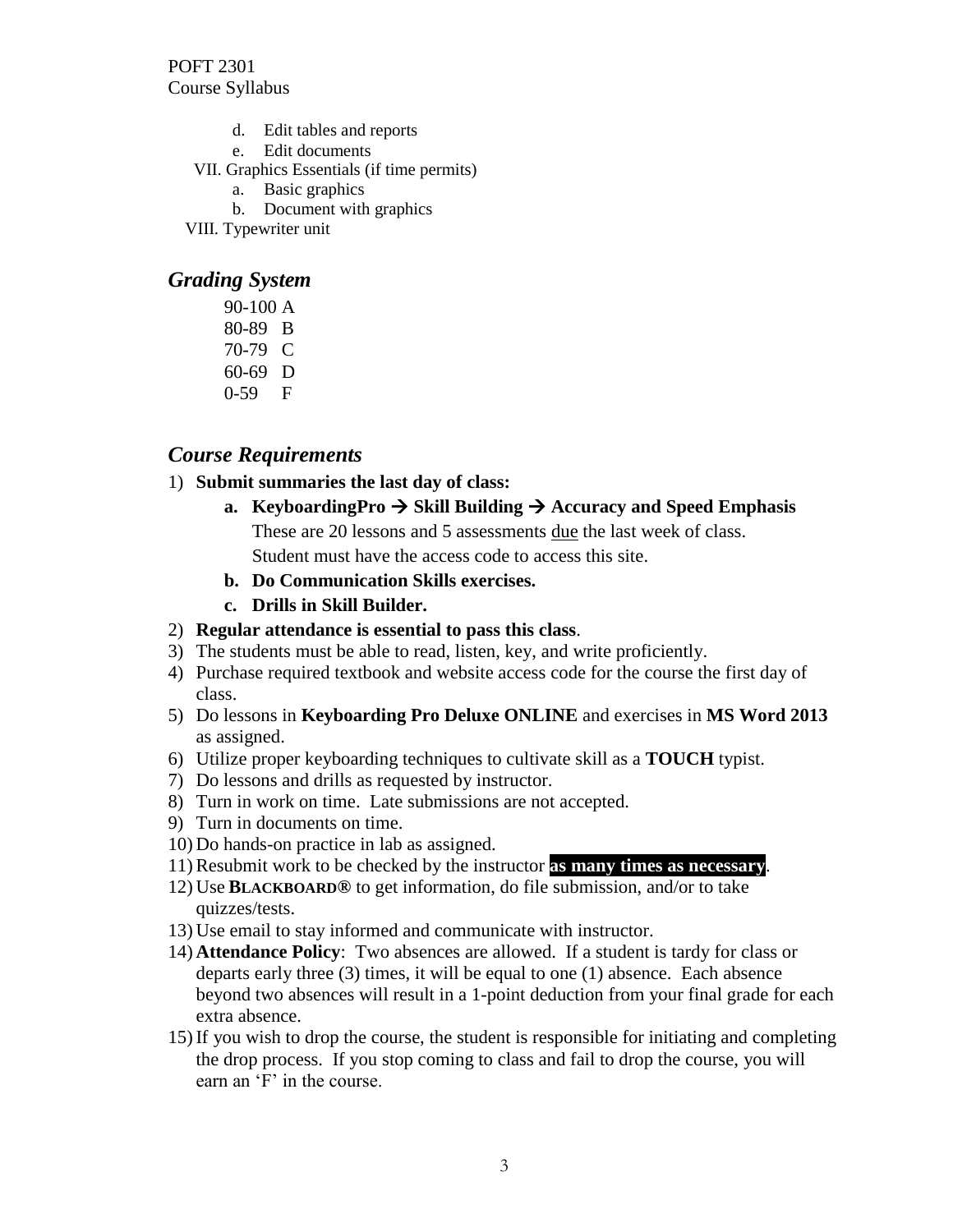*NOTE: A grade of "C" or better must be earned in this course for credit toward degree requirements (Office Technology students).*

## *Course Evaluation*

## 1) **TIMED WRITINGS**

### **Speed & Accuracy - 25%**

During the semester, students will have 5-minute timed writings to evaluate speed, accuracy, and proofreading skills. See the chart for the timed writings grading system.

Important Points

- Speed development is built by repetition. This requires extensive and consistent practices.
- You need to have time to practice and motivation to improve your speed and control the errors.
- Reaches must be mastered by **touch**, NOT by looking at the keyboard.
- Do corrective drills that focus on specific letters, fingers, rows, key combinations, or types of errors such as transpositions or opposite fingers.

#### 2) **DAILY WORK/ASSIGNMENTS** - **20%**

As a way to give you feedback, daily work could be collected at the end of each class or unit. Correct format, application of the guidelines explained in class, use of word processing functions, accuracy, and timely submission will be considered. Points will be deducted for typographical errors, format mistakes, or for not following instructions. Any documents with **five** or more errors will be considered void (0 pts.). Late work will not be accepted.

During the semester, you will do exercises in *Keyboarding ProDeluxe* which provides additional skill building practice to improve your typing technique and accuracy. It is your responsibility to do the assigned exercises during the semester. At the end of the semester, summary reports of your practices will be collected. (Always use the same account to keep your lessons together.)

#### **PROOFREADING**

Proofreading is an important technique that you need to develop for all my courses. It is expected that all your work be perfectly proofread. Students will receive either an A or an F for proofreading. A grade of **A** is for a perfectly proofread document and **F** for incorrect proofread documents. You need a red ink pen and the use of proofreader's marks to check your printouts.

#### 3) **EXAMINATIONS – 50%**

#### Performance Tests – **40%**

Performance tests will be administered during the semester. Each document will have a value based on its complexity and length. Your score will be based on accuracy, proper use of word processing and computer commands, document formatting, and proofreading. Incomplete documents will be considered void. Points will be deducted from the total to reflect overall quality.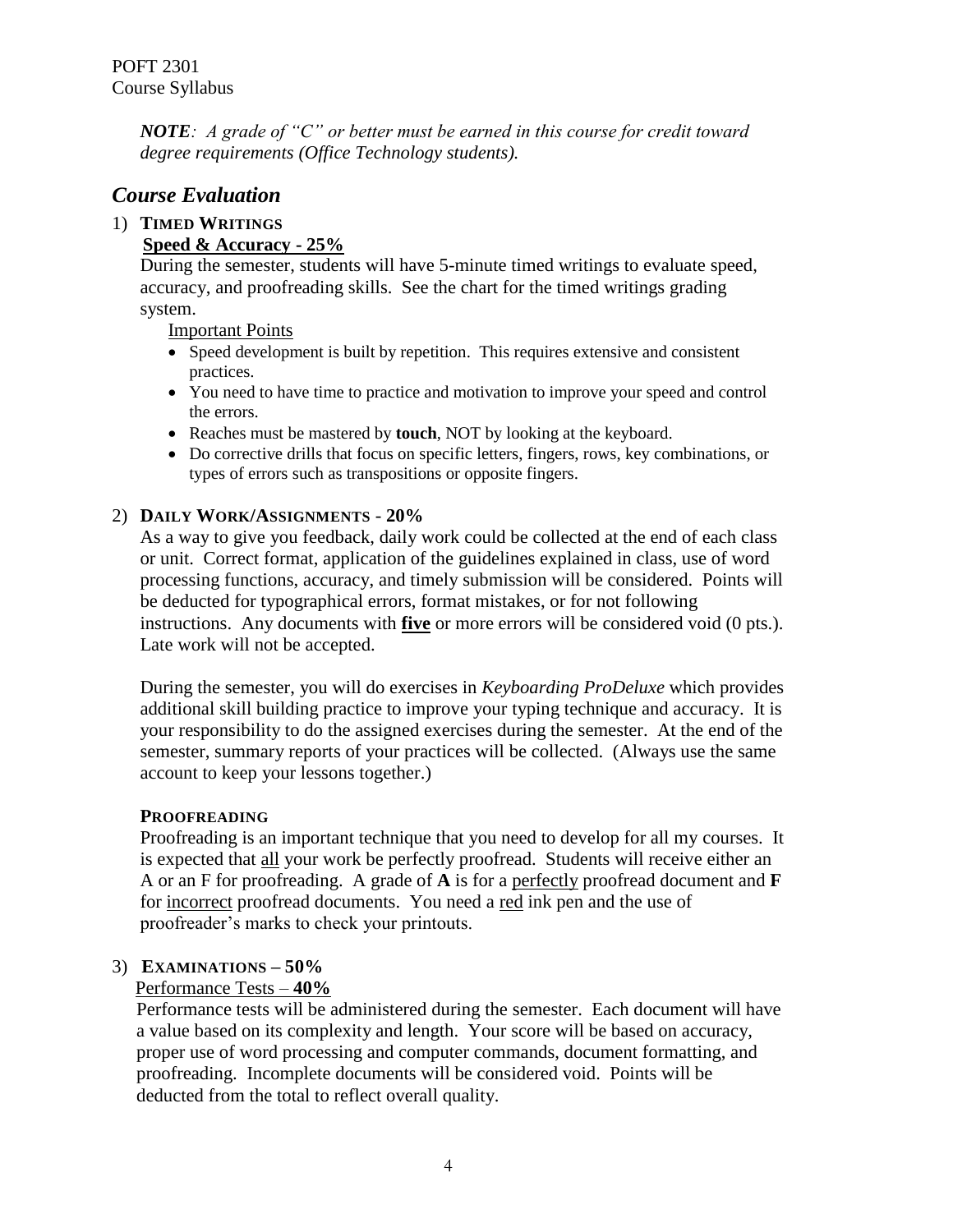POFT 2301 Course Syllabus

#### Objective Tests – **10%**

Objectives tests will be administered during the semester. To improve your chances to succeed in these tests, you should take notes during the semester, attend class regularly, and read and practice from your textbook.

#### 4) **TECHNIQUE AND WORKING PRACTICES** – **5%**

**A proper technique is the foundation for successful touch keyboarding**.Correct technique and posture must be observed during the time you are operating a keyboard. It is extremely important that you follow rules of proper behaviors and body position in an academic or a professional environment (a checklist is in your book). A correct position will help you improve your skill and develop good keyboarding habits. Good working practices and a positive attitude will help you to succeed in your personal and professional life.

## **Disabilities Statement**

The Americans with Disabilities Act of 1992 and Section 504 of the Rehabilitation Act of 1973 are federal anti-discrimination statutes that provide comprehensive civil rights for persons with disabilities. Among other things, these statutes require that all students with documented disabilities be guaranteed a learning environment that provides for reasonable accommodations for their disabilities. If you believe you have a disability requiring an accommodation, please contact the Special Populations Coordinator at (409) 880-1737 or visit the office in Student Services, Cecil Beeson Building. You may also visit the online resource at<http://www.lit.edu/depts/stuserv/special/defaults.aspx>

## **Student Code of Conduct Statement**

It is the responsibility of all registered Lamar Institute of Technology students to access, read, understand and abide by all published policies, regulations, and procedures listed in the LIT Catalog and Student Handbook. The LIT Catalog and Student Handbook may be accessed at www.lit.edu or obtained in print upon request at the Student Services Office. Please note that the online version of the LIT Catalog and Student Handbook supersedes all other versions of the same document.

| Date    | <b>Tentative Class Schedule</b>                                      | Pages       |
|---------|----------------------------------------------------------------------|-------------|
| Jan. 15 | Introduction                                                         |             |
|         | Read syllabus, class rules, & collect personal information sheets    |             |
|         | Assign typewriter exercise                                           |             |
|         | HW: Purchase textbook and supplies.                                  |             |
| 18      | NO CLASS – MLK Day (campus closed)                                   |             |
| 20      | <b>MODULE 3 - WORD 2013 BASICS (review)</b>                          |             |
|         | Diagnostic assessment (Papers will be collected daily for feedback.) |             |
|         | Skill building                                                       |             |
| - 22    | Lesson 31 – Assessment for Module 3 (review)                         | pp. 116-118 |

## **Course Content**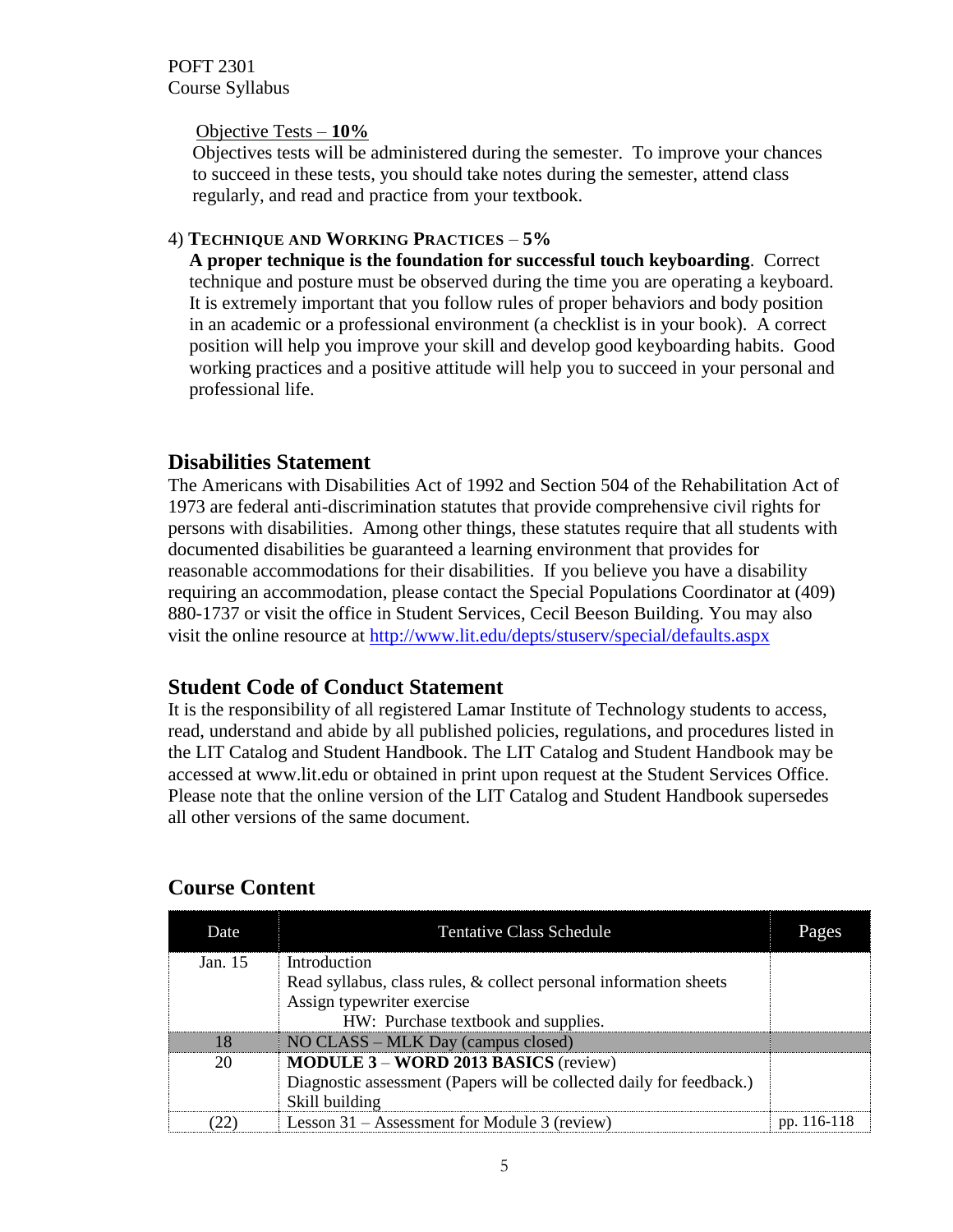| 25             | Typewriter assignment due                                                                                                                       |             |
|----------------|-------------------------------------------------------------------------------------------------------------------------------------------------|-------------|
|                | Review, Q&A, skill building                                                                                                                     |             |
| 27             | <b>MODULE 4 - MEMOS, E-MAILS, AND LETTERS</b>                                                                                                   | pp. 119-124 |
|                | Lesson 32 - Memos                                                                                                                               |             |
| (29)           | Lesson 33 - Block letter format                                                                                                                 | pp. 125-130 |
| Feb. 1         | Lesson $34$ – Envelopes                                                                                                                         | pp. 131-134 |
| 3              | Last day to drop classes or withdraw without academic penalty.<br>Lesson 35 – Modified block letter format and envelopes (new)                  | pp. 135-138 |
|                |                                                                                                                                                 |             |
| (5)            | Continue Lesson 35                                                                                                                              |             |
| 8              | Lesson 36 – Palmetto Event Solutions, Inc.                                                                                                      | pp. 139-141 |
| 10             | Continue Lesson 36                                                                                                                              |             |
|                | Feb. 11 $\rightarrow$ Students dropped from classes for non-payment (after<br>5:00 p.m.) ←                                                      |             |
| (12)           | Lesson 37 – Assessment Module 3 and 4 (Review)                                                                                                  | pp. 142-143 |
|                | Skill building                                                                                                                                  |             |
| 15             | <b>TEST MODULE 4 - Objective Part</b>                                                                                                           |             |
|                | <b>EVALUATION I - SPEED, ACCURACY &amp; PROOFREADING</b>                                                                                        |             |
| 17             | Daily work is due for grading (Module 4)                                                                                                        |             |
|                | <b>TEST MODULE 4 - Performance Part</b>                                                                                                         |             |
|                |                                                                                                                                                 |             |
| $(19) - 22$    | <b>MODULE 5 - TABLES</b>                                                                                                                        | pp. 144-149 |
|                | Skill building. Lesson 38 - Create tables                                                                                                       |             |
| 24             | Lesson 39 - Table Tools-Layout                                                                                                                  | pp. 150-154 |
| (26)           | Catch up day, skill building (ACCURACY), review                                                                                                 |             |
| 29             | Lesson 40 - Change Table Structure                                                                                                              | pp. 155-159 |
| Mar. 2         | Lesson 41 - Table Tools-Design                                                                                                                  | pp. 160-165 |
| (4)            | Lesson 42 – Palmetto Event Solutions, Inc.                                                                                                      | pp. 166-169 |
|                | Review, catch up day                                                                                                                            |             |
|                | Skill building                                                                                                                                  |             |
| $\tau$         | <b>TEST MODULE 5 - Objective Part</b>                                                                                                           |             |
|                | Skill building                                                                                                                                  |             |
|                | $\rightarrow$ Last day for students to notify the department of their major of<br>their intent to graduate and to schedule a degree plan audit. |             |
| 9              | Daily work is due for grading (Module 5)                                                                                                        |             |
|                | <b>TEST MODULE 5 - Performance Part</b>                                                                                                         |             |
| 11             | <b>MODULE 6- REPORTS</b>                                                                                                                        | pp. 170-177 |
|                | Lesson 43 - Unbound report                                                                                                                      |             |
| $14 - 18$      | Spring Break (No class; campus open)                                                                                                            |             |
| 21             | Lesson 44 - Leftbound report                                                                                                                    | pp. 178-184 |
| 23             | Lesson 45 - Multiple-page report                                                                                                                | pp. 185-191 |
| 25             | Good Friday (No class; campus open)                                                                                                             |             |
| 28             | Reports continuation                                                                                                                            |             |
|                | Skill building                                                                                                                                  |             |
| 30             | Lesson 46 - Reports in MLA Style                                                                                                                | pp. 192-199 |
| April 1        | Reports continuation                                                                                                                            |             |
| 1              | Last day to drop or withdraw for the semester is Friday, April 1                                                                                |             |
| $\overline{4}$ | Lesson 47- Reports in APA Style                                                                                                                 | pp. 200-204 |
|                | Skill building                                                                                                                                  |             |
|                | Last day to sign up in T4, Rm. 103, of intent to graduate.                                                                                      |             |
| 6              | Lesson 48 - Palmetto Event Solutions, Inc.                                                                                                      | pp. 205-209 |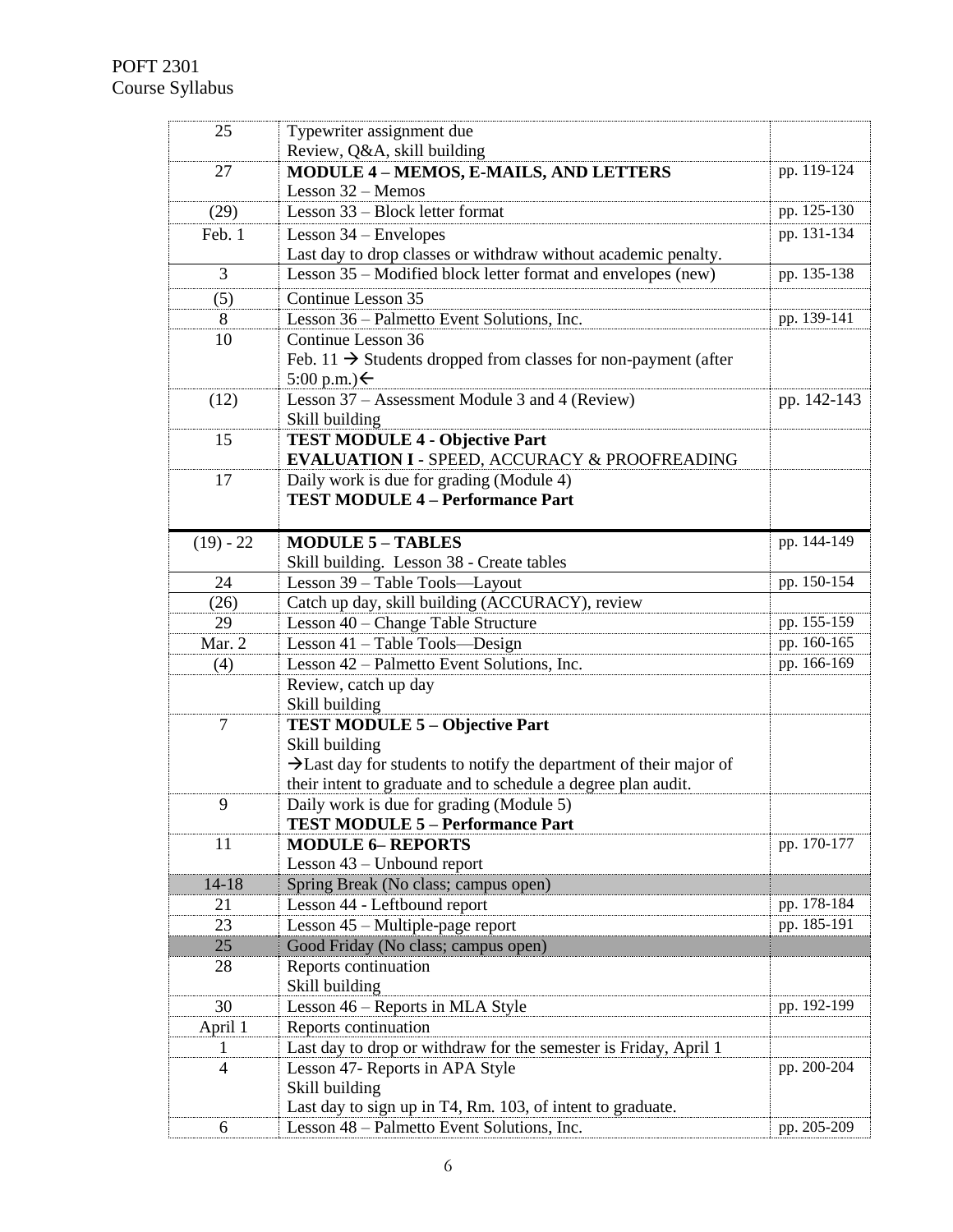|                | Skill building                                                                                                                |             |
|----------------|-------------------------------------------------------------------------------------------------------------------------------|-------------|
| 8              | Lesson 49 – Assessments Modules 5 and 6.                                                                                      | pp. 210-211 |
| 11             | <b>TEST MODULE 6 - Objective Part</b>                                                                                         |             |
|                | <b>EVALUATION II - SPEED, ACCURACY &amp; PROOFREADING</b>                                                                     |             |
|                | Daily work is due for grading (Module 6)                                                                                      |             |
| 13             | <b>TEST MODULE 6 - Performance Part</b>                                                                                       |             |
| 15             | <b>MODULE 7 - GRAPHICS</b>                                                                                                    | pp. 212-219 |
|                | Skill building                                                                                                                |             |
|                | Lesson 50 – Pictures and Online Pictures                                                                                      |             |
| 18             | Lesson 51 – SmartArt and WordArt                                                                                              | pp. 220-226 |
| 20             | Lesson 52 – Documents with Columns                                                                                            | pp. 227-231 |
| 22             | Lesson 53 – Palmetto Event Solutions, Inc.                                                                                    | pp. 232-235 |
| 25             | Daily work is due for grading (Module 7)                                                                                      |             |
|                | Review/catch up day                                                                                                           |             |
| 27             | MODULE 8 - PALMETTO EVENT SOLUTIONS, INC.                                                                                     | pp. 236-242 |
|                | Lessons $54-55$                                                                                                               |             |
| 29             | Continuation                                                                                                                  |             |
| <b>May 2-4</b> | <b>MODULE 9 - WEB APPS</b>                                                                                                    | pp. 243-250 |
|                | Web Apps                                                                                                                      |             |
|                | Palmetto Event Solutions, Inc.                                                                                                |             |
| 6              | <b>EVALUATION III - SPEED, ACCURACY &amp; PROOFREADING</b>                                                                    |             |
|                | Catch up day                                                                                                                  |             |
| 11             | <b>FINAL EXAM</b>                                                                                                             |             |
|                | Wednesday, May 11, 2016                                                                                                       |             |
|                | 11:00 a.m. $-$ 12:45 p.m. in TC 204.                                                                                          |             |
|                | *The last day to drop or withdraw for Spring 2016 is Friday, April 1. Please be aware that if you stop attending the class    |             |
|                | and do not drop the class officially, you will be assigned an F and this is entered into your grade point average. Therefore, |             |

if you desire to drop, please be sure to follow proper procedures and observe the above dates.

## *Useful URLs*

- Thomson South-Western Textbook's website (data files, practice quizzes, enrichment activities, glossary, links, etc.)
	- o [http://www.cengagebrain.com/cgi](http://www.cengagebrain.com/cgi-wadsworth/course_products_wp.pl?fid=M20b&product_isbn_issn=9781133588948&token)[wadsworth/course\\_products\\_wp.pl?fid=M20b&product\\_isbn\\_issn=9781133588948&token](http://www.cengagebrain.com/cgi-wadsworth/course_products_wp.pl?fid=M20b&product_isbn_issn=9781133588948&token)**=**
- MLA Formatting and Style Guide o <https://owl.english.purdue.edu/owl/resource/747/01/>
- Typing Test o <http://www.mrkent.com/kb/kbtest.htm>
- Test Your Typing Skills o <http://www.typingtest.com/>
- Typer Shark o <http://www.shockwave.com/gamelanding/typershark.jsp>
- Free Online Typing Course o <http://www.goodtyping.com/default.htm>
- Typing Training o [http://www.typingtraining.com/upgrade\\_notice.html](http://www.typingtraining.com/upgrade_notice.html)
- Patricia Graber's website
	- o [http://www.cheltenham.org/webpages/pgraber/typing\\_web\\_links.cfm?subpage=752994](http://www.cheltenham.org/webpages/pgraber/typing_web_links.cfm?subpage=752994)